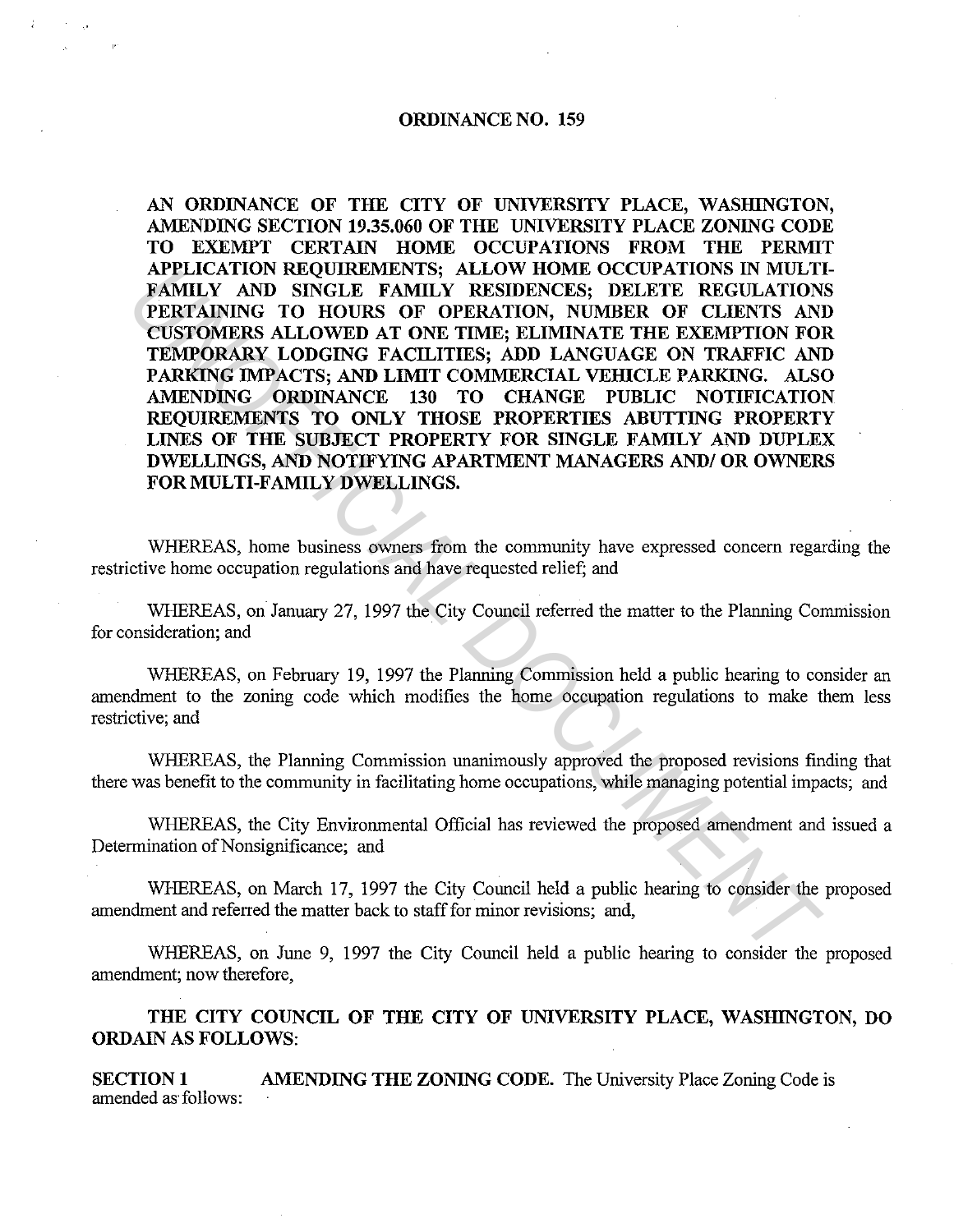## **19.35.060 HOME OCCUPATIONS**

- **A. Purpose**
- **B. Applicability**
- **C. Exemptions**
- **D. Performance Standards**
- **E. Conditions and Decision Criteria**
- **F. Revocation of Permits**
- **G. Required Permit and Review**
- **H. Procedures**
- **A. Purpose.** The purpose of this section is to provide standards which allow a resident of a single family dwelling unit to operate a limited activity from their principal residence or permitted accessory structure while achieving the goals ofretaining residential character, maintaining property values and preserving environmental quality. **Performance Standards**<br> **Conditions and Decision Criteria**<br> **Conditions and Decision Criteria**<br> **Required Permit and Review**<br> **A.** Purpose, The purpose of this section is to provide standards which allow a residem<br>
permi
	- **B.** Applicability. Home Occupations are only permitted as an accessory use in conjunction with a detached single family dwelling Dwelling Unit.
	- **C. Permit Exemptions.** 
		- **1.** Home Based Day Care activities are exempt from the regulations of this Chapter. The regulations governing day care facilities are stated in **Section 19.35.070, Day Care Facilities.**
		- 2. **Temporary Lodging Facilities (Lodging House), including bed and breakfast inns** and boarding/rooming homes, are exempt from the regulations of this Chapter.
		- **3.** Businesses which are exempt from the City business license registration requirements.
		- **4.** Businesses with no outside employees. no customers or clients visiting the business. no outward manifestation of the business. and no outside display or storage of materials. merchandise. or equipment.

## **D. Performance Standards.**

**1. Intent.** It is the intent of this section to provide performance standards for home occupation activities, not to create a specific list of every type of possible home based business activity. The following performance standards prescribe the conditions under which home occupation activities may be conducted when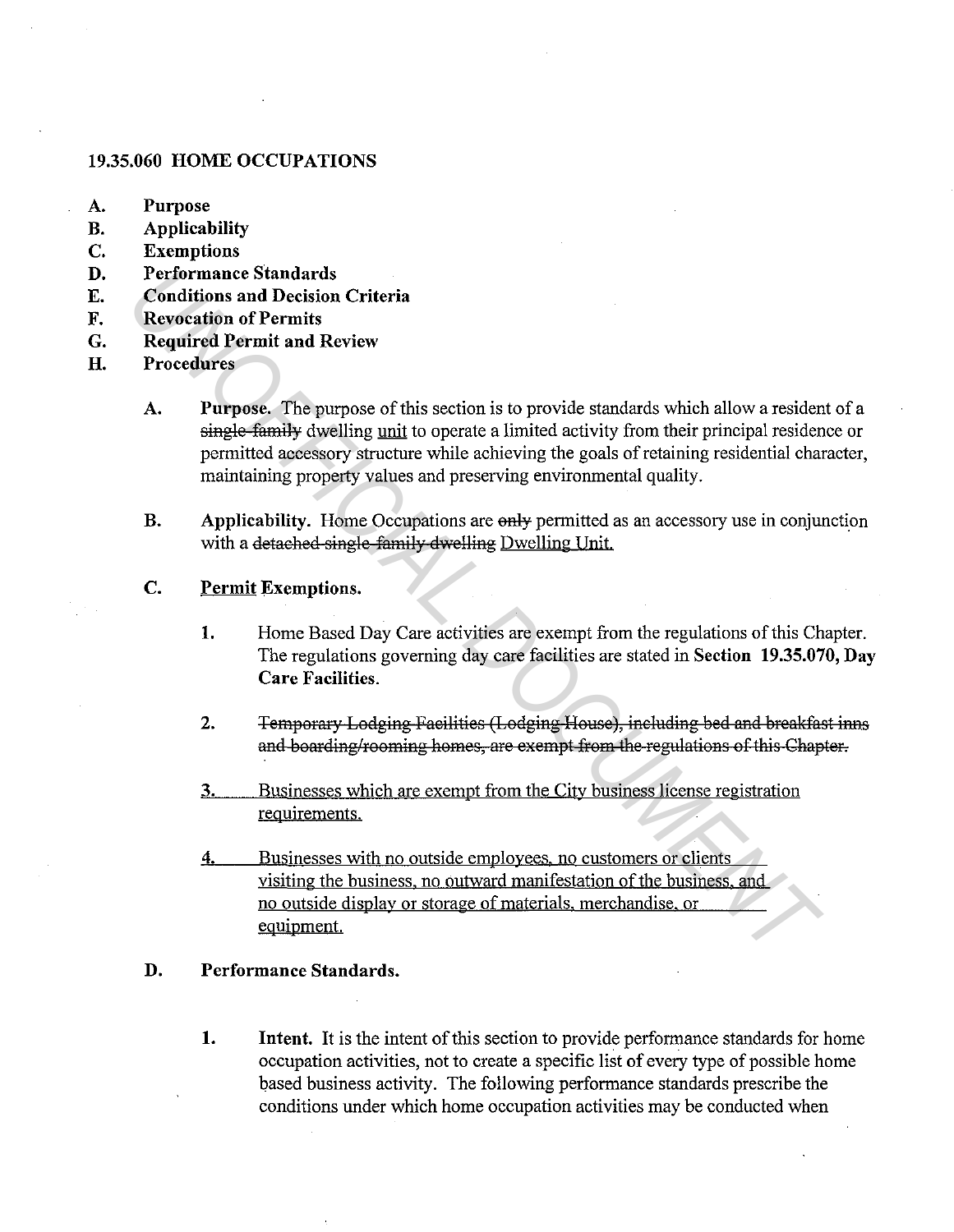incidental to a residential use. Activities which exceed these performance standards should refer to **Chapter 19.25, Zone Classifications and** Use **Tables,** to determine the appropriate commercial, industrial, civic, or office use category which applies to the activity.

**2. General Provisions and standards.** The following general provisions and standards shall apply to all home occupation activities, whether a permit is required or not

- a. The activity is clearly incidental and secondary to the use of the property for residential purposes and shall not change the residential character of the dwelling or neighborhood;
- **b.** External alteration inconsistent with the residential character of the structure is prohibited;
- **c.** Home occupation activities shall comply with building and fire code requirements for permits, occupancy, and inspection, including use of hazardous materials or equipment.
- **d.** The activity does not create significant traffic and parking impact, or noticeable glare, noise, odor, vibration, smoke, dust or heat at or beyond the property lines;
- **e.** Use of electrical or mechanical equipment which creates visible or audible interference in radio or television receivers or fluctuations in line voltage at or beyond the property line is prohibited;
- **f.** Manufacturing shall be limited to the small-scale assembly of already manufactured parts but does not preclude production of small, individually hand-crafted items, furniture or other wood items as long as the activity meets the other standards of this chapter; activities, whether a permit is required or not.<br> **The activity is clearly incidental and secondary to the use of the propresidential purposes and shall not change the residential character of dwelling or neighborhood;<br>
Ex** 
	- $g<sub>r</sub>$  Customers/elients are prohibited on the premises prior to 6:00 a.m. and after  $9:00 p.m.$ ;
	- **h.g.** Except for exempt home occupations which are not allowed signs, one advertising sign not exceeding 2 square feet in size is permitted which shall be attached to the residence or accessory structure or placed in a window;
	- **i.h.** No more than one outside volunteer or employee who is not a principal resident of the premises is permitted, except for an occasional meeting;
	- **j.** No more than two customers or elients at any one time are allowed.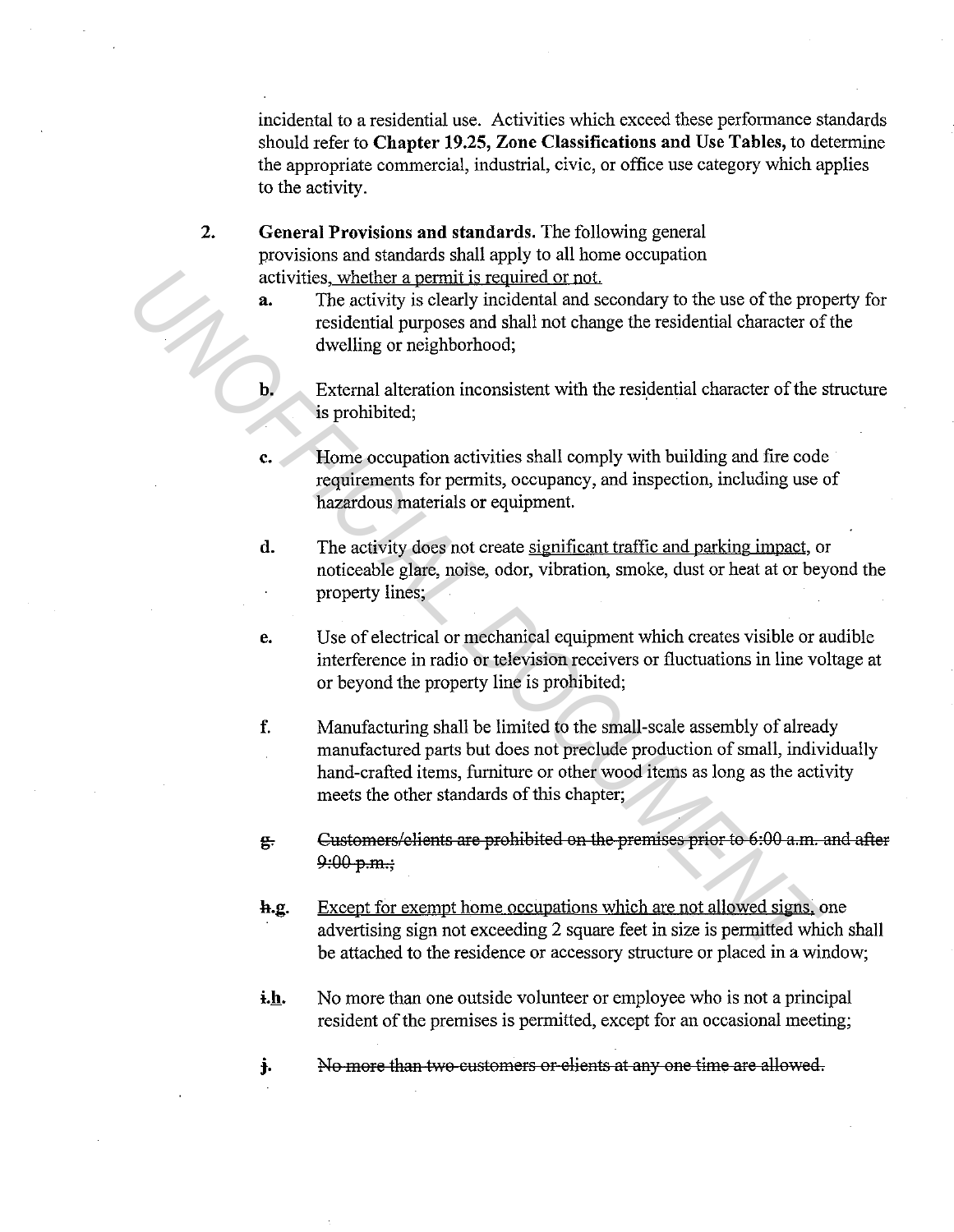- **k.i.** The activity shall be limited to an area less than 500 square feet or a size equivalent to 50% of total floor area of the living space within the residence, whichever is less;
- $\frac{1}{2}$  One vehicle, up to 10,000 gross vehicle weight, is permitted in connection with the activity: The home occupation(s) may use or store a vehicle for pickup of materials used by the home occupation(s) or the distribution of products from the site. provided:

1. No more than one such vehicle be allowed:

2. Such vehicle shall not park within any required setback areas of the lot or on adjacent streets: and

3. Such vehicle shall not exceed a weight capacity of one ton.

**m.j.** The activity shall be performed completely inside the residence; an accessory structure or a combination of the two.

**n.k.** There shall be no outside display or storage of materials, merchandise, or equipment.

**a.1.** Vehicle repair, alteration, or rebuilding shall not be permitted as a home occupation.

- **E. Conditions and Decision Criteria.** In addition to the standards set forth in **Section 19.35.060.D,** the Director shall have the authority to impose additional conditions or to deny a Home Occupation permit based upon the following decision criteria: **Example the simple of the simple detection of the simple detection of the simple detection of the simple computer of the simple computer of the simple computer and the simple state of the simple of the simple state and th** 
	- **1.** Activities which are potentially harmful or hazardous and may adversely affect the surrounding residential character or the environment may be modified or denied;
	- 2. Activities which are not clearly incidental and secondary to the use of the property for residential purposes shall be denied; and
	- 3. A Home Occupation, where the single-family dwelling is not occupied for residential use, shall be denied.
	- **F. Revocation of Permits.** A Home Occupation permit\_may be revoked pursuant to **Section 19.85.060,** Revocation and Expiration, if applicant is found to be in noncompliance with any standards or conditions imposed upon the issuance of said permit.

## **G. Required Permit and Review.**

I. Home Occupation. Activities which do not exceed the standards identified in Section 19.35.060 are allowed in all land use classifications with a Home Occupation Permit and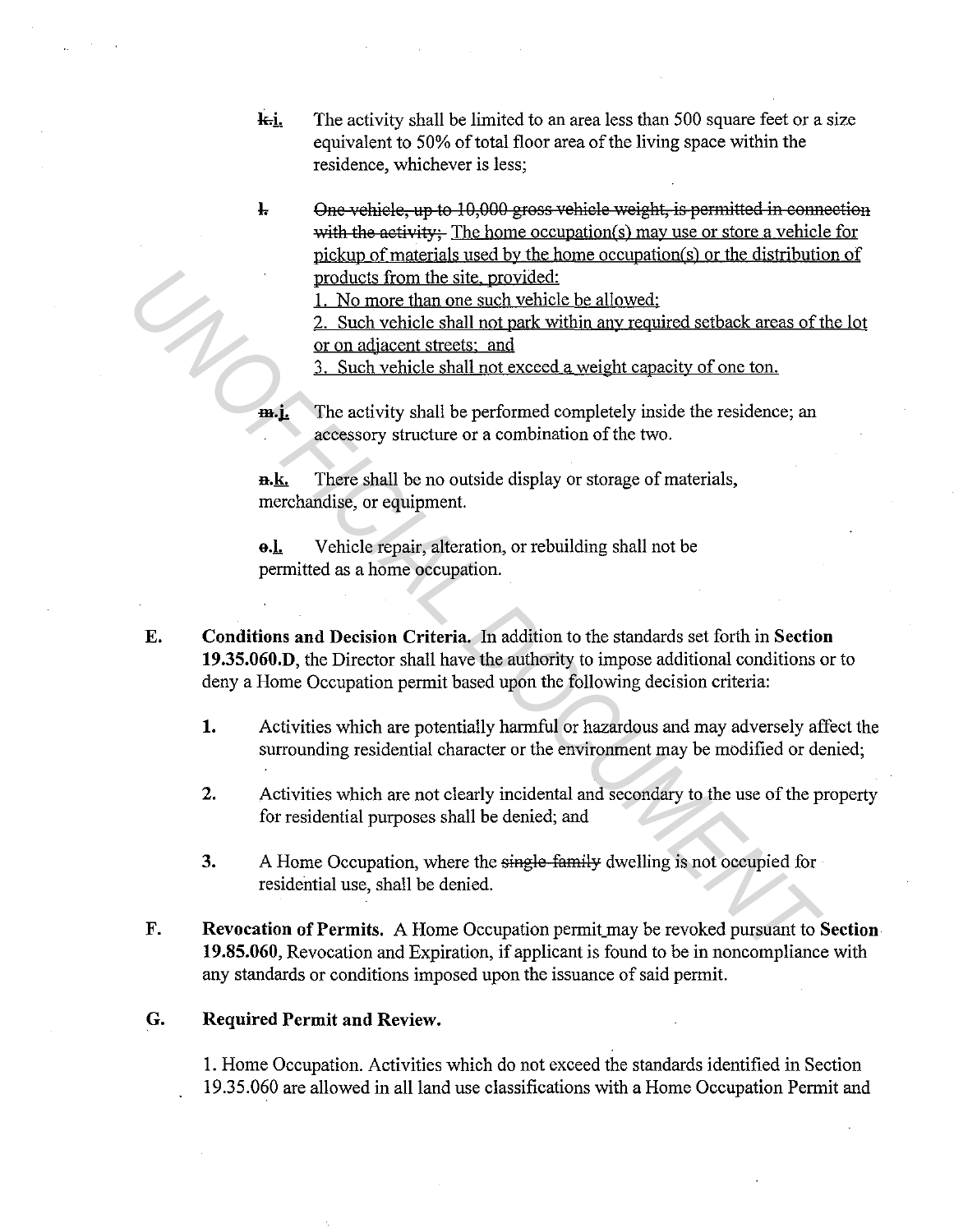are subject to administrative review, with public notice to adjacent property owners. Appeals shall be to the Hearings Examiner.

**SECTION2 AMENDING ORDINANCE 130.** Section\_.01.006 of Ordinance 130 of the City of University Place is amended as follows:

.01.006 Notice of Application.

Notice of Application. Once an application has been deemed complete, the Department shall provide public notice for the project. The Department shall send a written notice, addressed through the United States mail, to City designated neighborhood advisory committee chairpersons and all property owners of record within a radius of 300 feet, but not less than 2 parcels deep, around the exterior boundaries of the subject property. Notices for Home Occupation Applications will be sent to only those property owners abutting the property lines of the subject property for single family and duplex dwellings, and to apartment managers and/ or owners for multi-family dwellings. Such notice shall be mailed not more than fourteen (14) working days from the submittal of a complete application. Parties receiving notice shall be given at least fourteen (14) days, from the mailing date, to provide any comments to the Department. 10.006 Notice of Application.<br>
A. Notice of Application.<br>
A. Notice of Application. Once an application also tend a complete, the Department shall provide politic notice, as thritten police. The Department shall send a wr

**SECTION 3 COPY TO BE AVAILABLE.** One copy of this ordinance shall be available in the office of the City Clerk for use and examination by the public.

**SECTION 4** SEVERABILITY. If any section, sentence, clause, or phrase of this ordinance shall be held to be invalid or unconstitutional by a court of competent jurisdiction, such invalidity or unconstitutionality shall not affect the validity or constitutionality of any other section, sentence, clause, or phrase of this ordinance.

**SECTION 5 PUBLICATION AND EFFECTIVE DATE.** A summary of this Ordinance consisting of its title shall be published in the official newspaper of the City. This ordinance shall take effect five days after publication.

**PASSED BY THE CITY COUNCIL ON JUNE 16, 1997** 

Linda Bird, Mayor